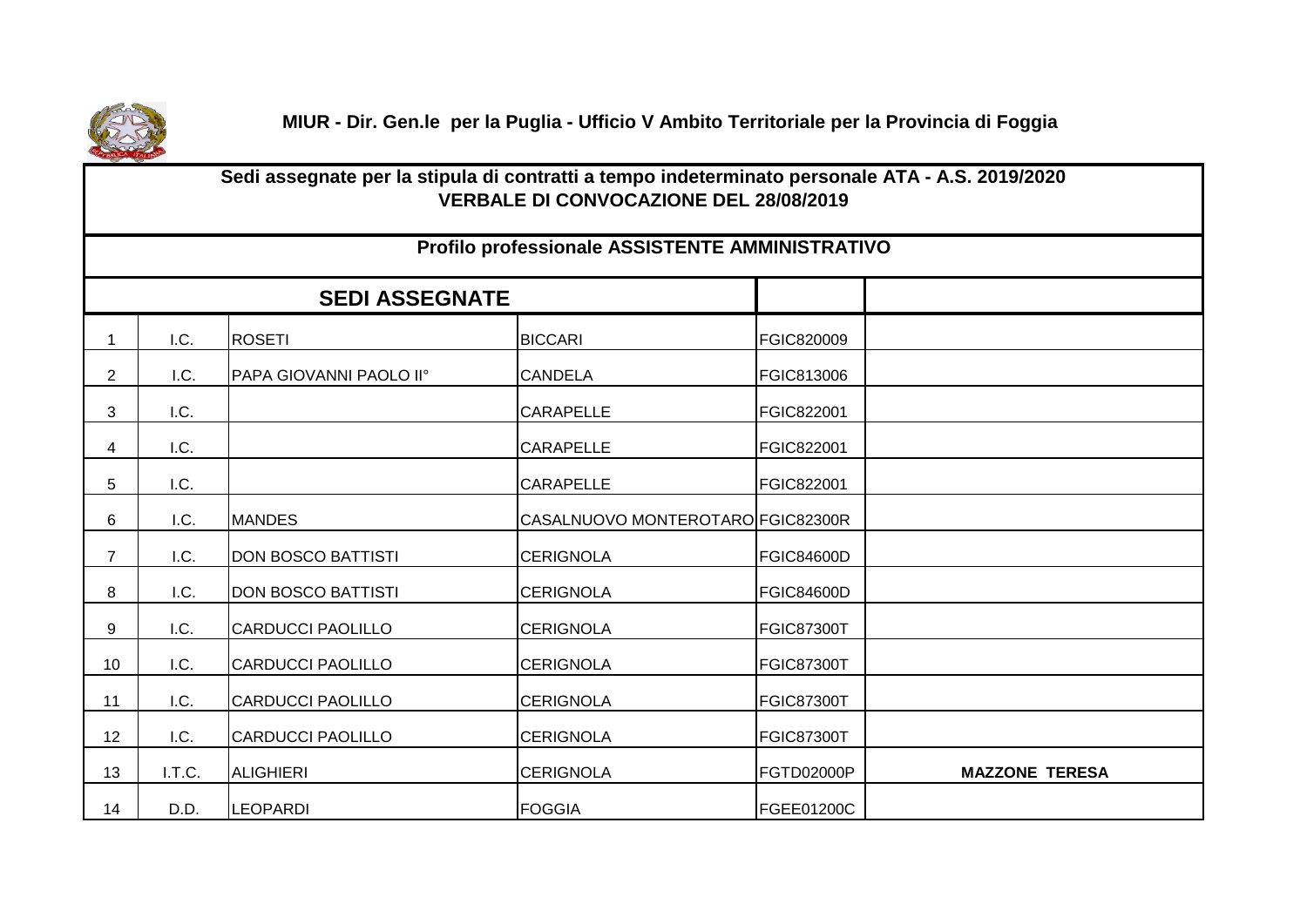| 15 | I.C.         | ALFIERI-GARIBALDI                    | <b>FOGGIA</b>        | FGIC856004        |                            |
|----|--------------|--------------------------------------|----------------------|-------------------|----------------------------|
| 16 | I.C.         | ALFIERI-GARIBALDI                    | <b>FOGGIA</b>        | FGIC856004        |                            |
| 17 | I.C.         | CATALANO-MOSCATI                     | <b>FOGGIA</b>        | <b>FGIC86200B</b> |                            |
| 18 | I.C.         | CATALANO-MOSCATI                     | <b>FOGGIA</b>        | <b>FGIC86200B</b> |                            |
| 19 | I.C.         | <b>ALIGHIERI</b>                     | <b>FOGGIA</b>        | <b>FGIC87000A</b> |                            |
| 20 | I.C.         | SANTA CHIARA-PASCOLI-ALTAMURA FOGGIA |                      | FGIC877005        |                            |
| 21 | S.M.         | <b>BOVIO</b>                         | <b>FOGGIA</b>        | <b>FGMM00400C</b> |                            |
| 22 | LICEO SC.    | <b>MARCONI</b>                       | <b>FOGGIA</b>        | FGPS040004        | <b>GUERRIERI EMILIA</b>    |
| 23 | LICEO SC.    | <b>MARCONI</b>                       | <b>FOGGIA</b>        | FGPS040004        |                            |
| 24 | I.T.T.       | <b>ALTAMURA - DA VINCI</b>           | <b>FOGGIA</b>        | FGTF13000C        |                            |
| 25 | I.C.         | <b>DE AMICIS</b>                     | SAN FERDINANDO DI P. | <b>FGIC855008</b> |                            |
| 26 | I.C.         | <b>DE AMICIS</b>                     | SAN FERDINANDO DI P. | FGIC855008        |                            |
| 27 | C.T.P. 27    | I.C. MELCHIODA DE BONIS              | SAN GIOVANNI ROTONDO | <b>FGCT70700Q</b> |                            |
| 28 | D.D.         | <b>SAN FRANCESCO</b>                 | <b>SAN SEVERO</b>    | FGEE106002        |                            |
| 29 | D.D.         | <b>SAN FRANCESCO</b>                 | <b>SAN SEVERO</b>    | FGEE106002        |                            |
| 30 | D.D.         | SAN BENEDETTO                        | <b>SAN SEVERO</b>    | <b>FGEE11000N</b> |                            |
| 31 | S.M.         | PETRARCA-PADRE PIO                   | <b>SAN SEVERO</b>    | FGMM148003        |                            |
| 32 | <b>LICEO</b> | <b>PESTALOZZI</b>                    | <b>SAN SEVERO</b>    | FGPM10000G        | STEFANETTI MICHELE ANTONIO |
| 33 | <b>LICEO</b> | <b>RISPOLI - TONDI</b>               | <b>SAN SEVERO</b>    | FGPS210002        |                            |
| 34 | S.M.         | <b>PADRE PIO</b>                     | <b>TORREMAGGIORE</b> | <b>FGMM11100C</b> |                            |